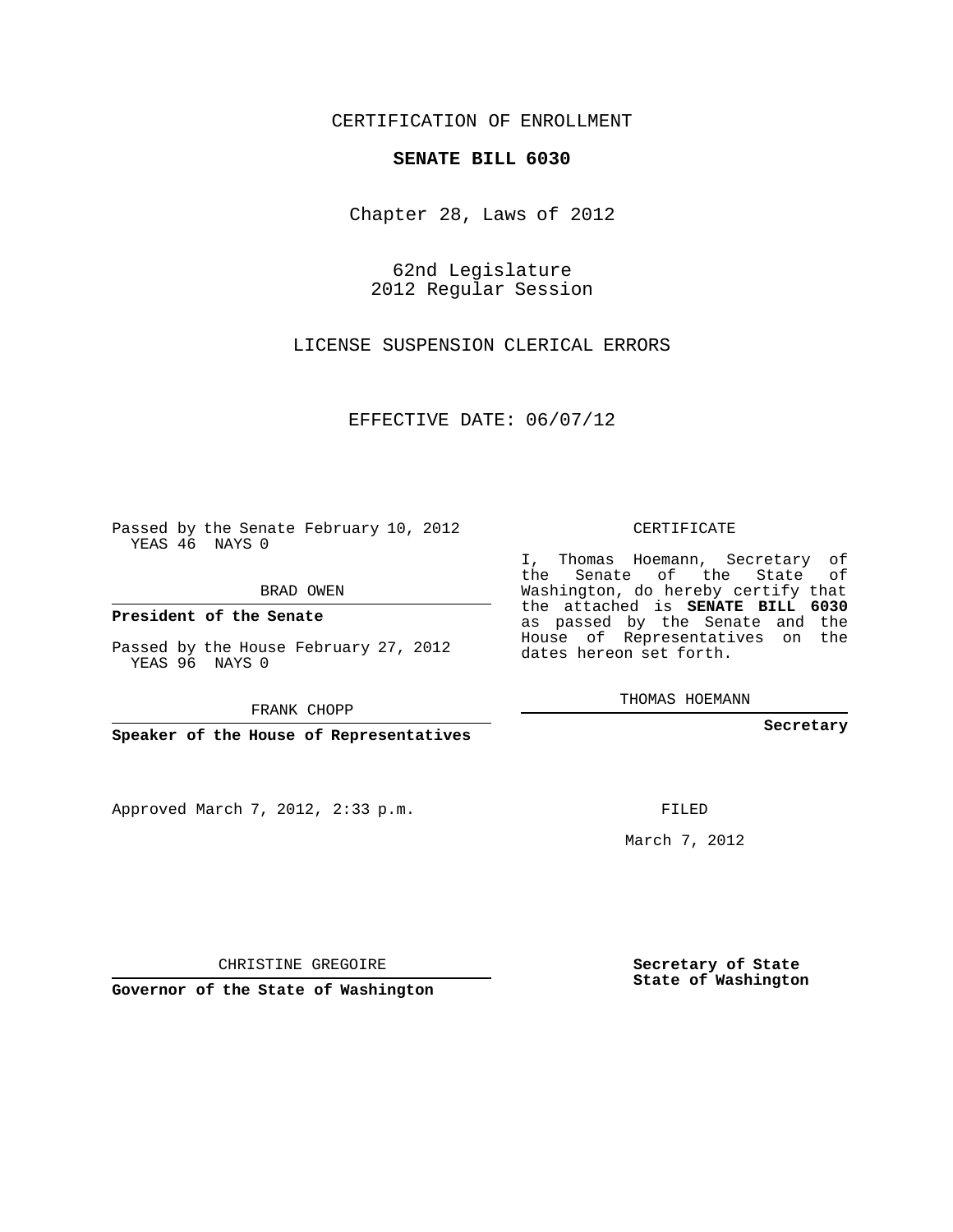## **SENATE BILL 6030** \_\_\_\_\_\_\_\_\_\_\_\_\_\_\_\_\_\_\_\_\_\_\_\_\_\_\_\_\_\_\_\_\_\_\_\_\_\_\_\_\_\_\_\_\_

\_\_\_\_\_\_\_\_\_\_\_\_\_\_\_\_\_\_\_\_\_\_\_\_\_\_\_\_\_\_\_\_\_\_\_\_\_\_\_\_\_\_\_\_\_

Passed Legislature - 2012 Regular Session

**State of Washington 62nd Legislature 2012 Regular Session By** Senators Shin, Kline, Delvin, and Regala Read first time 01/09/12. Referred to Committee on Judiciary.

 AN ACT Relating to license suspension clerical errors; and reenacting and amending RCW 46.61.5055.

BE IT ENACTED BY THE LEGISLATURE OF THE STATE OF WASHINGTON:

 **Sec. 1.** RCW 46.61.5055 and 2011 c 293 s 7 and 2011 c 96 s 35 are each reenacted and amended to read as follows:

 (1) Except as provided in RCW 46.61.502(6) or 46.61.504(6), a person who is convicted of a violation of RCW 46.61.502 or 46.61.504 and who has no prior offense within seven years shall be punished as follows:

 (a) In the case of a person whose alcohol concentration was less than 0.15, or for whom for reasons other than the person's refusal to take a test offered pursuant to RCW 46.20.308 there is no test result indicating the person's alcohol concentration:

 (i) By imprisonment for not less than one day nor more than three hundred sixty-four days. Twenty-four consecutive hours of the imprisonment may not be suspended or deferred unless the court finds that the imposition of this mandatory minimum sentence would impose a substantial risk to the offender's physical or mental well-being. Whenever the mandatory minimum sentence is suspended or deferred, the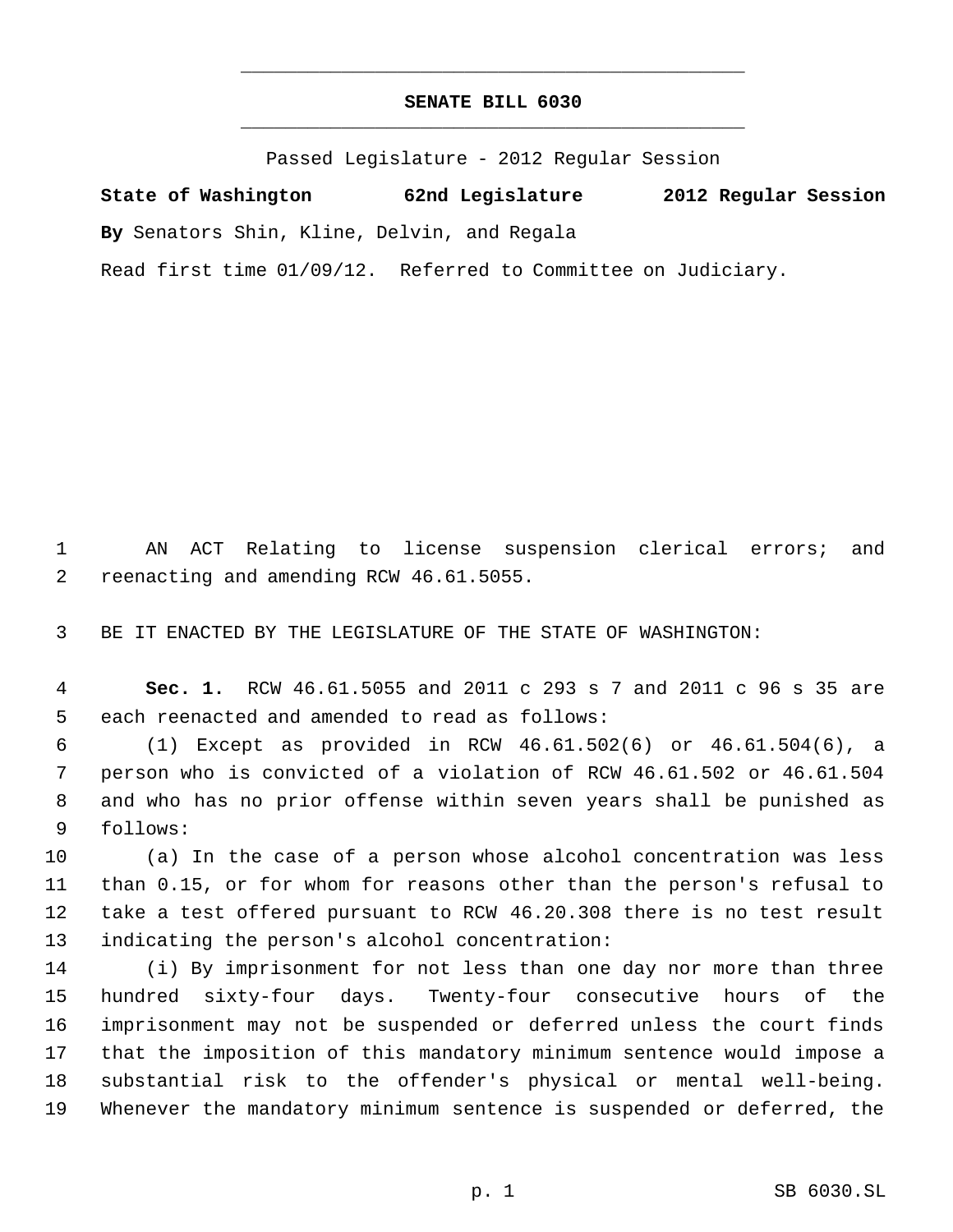court shall state in writing the reason for granting the suspension or deferral and the facts upon which the suspension or deferral is based. In lieu of the mandatory minimum term of imprisonment required under this subsection (1)(a)(i), the court may order not less than fifteen days of electronic home monitoring. The offender shall pay the cost of electronic home monitoring. The county or municipality in which the penalty is being imposed shall determine the cost. The court may also require the offender's electronic home monitoring device to include an alcohol detection breathalyzer, and the court may restrict the amount of alcohol the offender may consume during the time the offender is on electronic home monitoring; and

 (ii) By a fine of not less than three hundred fifty dollars nor more than five thousand dollars. Three hundred fifty dollars of the fine may not be suspended or deferred unless the court finds the offender to be indigent; or

 (b) In the case of a person whose alcohol concentration was at least 0.15, or for whom by reason of the person's refusal to take a test offered pursuant to RCW 46.20.308 there is no test result indicating the person's alcohol concentration:

 (i) By imprisonment for not less than two days nor more than three hundred sixty-four days. Two consecutive days of the imprisonment may not be suspended or deferred unless the court finds that the imposition of this mandatory minimum sentence would impose a substantial risk to the offender's physical or mental well-being. Whenever the mandatory minimum sentence is suspended or deferred, the court shall state in writing the reason for granting the suspension or deferral and the facts upon which the suspension or deferral is based. In lieu of the mandatory minimum term of imprisonment required under this subsection (1)(b)(i), the court may order not less than thirty days of electronic home monitoring. The offender shall pay the cost of electronic home monitoring. The county or municipality in which the penalty is being imposed shall determine the cost. The court may also require the offender's electronic home monitoring device to include an alcohol detection breathalyzer, and the court may restrict the amount of alcohol the offender may consume during the time the offender is on electronic home monitoring; and

(ii) By a fine of not less than five hundred dollars nor more than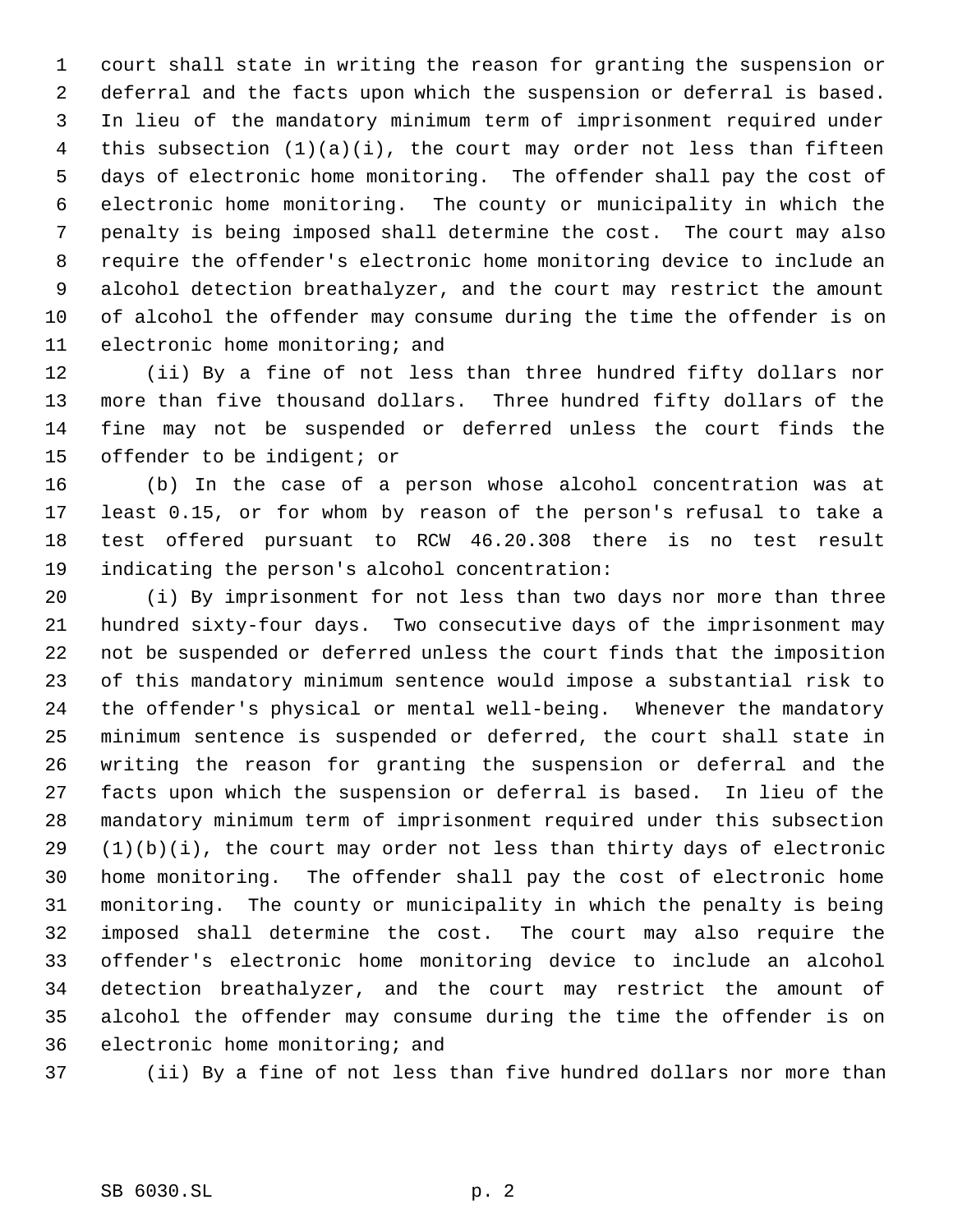five thousand dollars. Five hundred dollars of the fine may not be suspended or deferred unless the court finds the offender to be indigent.

 (2) Except as provided in RCW 46.61.502(6) or 46.61.504(6), a person who is convicted of a violation of RCW 46.61.502 or 46.61.504 and who has one prior offense within seven years shall be punished as follows:

 (a) In the case of a person whose alcohol concentration was less than 0.15, or for whom for reasons other than the person's refusal to take a test offered pursuant to RCW 46.20.308 there is no test result indicating the person's alcohol concentration:

 (i) By imprisonment for not less than thirty days nor more than three hundred sixty-four days and sixty days of electronic home monitoring. The offender shall pay for the cost of the electronic monitoring. The county or municipality where the penalty is being imposed shall determine the cost. The court may also require the offender's electronic home monitoring device include an alcohol detection breathalyzer, and may restrict the amount of alcohol the offender may consume during the time the offender is on electronic home monitoring. Thirty days of imprisonment and sixty days of electronic home monitoring may not be suspended or deferred unless the court finds that the imposition of this mandatory minimum sentence would impose a substantial risk to the offender's physical or mental well-being. Whenever the mandatory minimum sentence is suspended or deferred, the court shall state in writing the reason for granting the suspension or 26 deferral and the facts upon which the suspension or deferral is based; and

 (ii) By a fine of not less than five hundred dollars nor more than five thousand dollars. Five hundred dollars of the fine may not be suspended or deferred unless the court finds the offender to be indigent; or

 (b) In the case of a person whose alcohol concentration was at least 0.15, or for whom by reason of the person's refusal to take a test offered pursuant to RCW 46.20.308 there is no test result indicating the person's alcohol concentration:

 (i) By imprisonment for not less than forty-five days nor more than three hundred sixty-four days and ninety days of electronic home monitoring. The offender shall pay for the cost of the electronic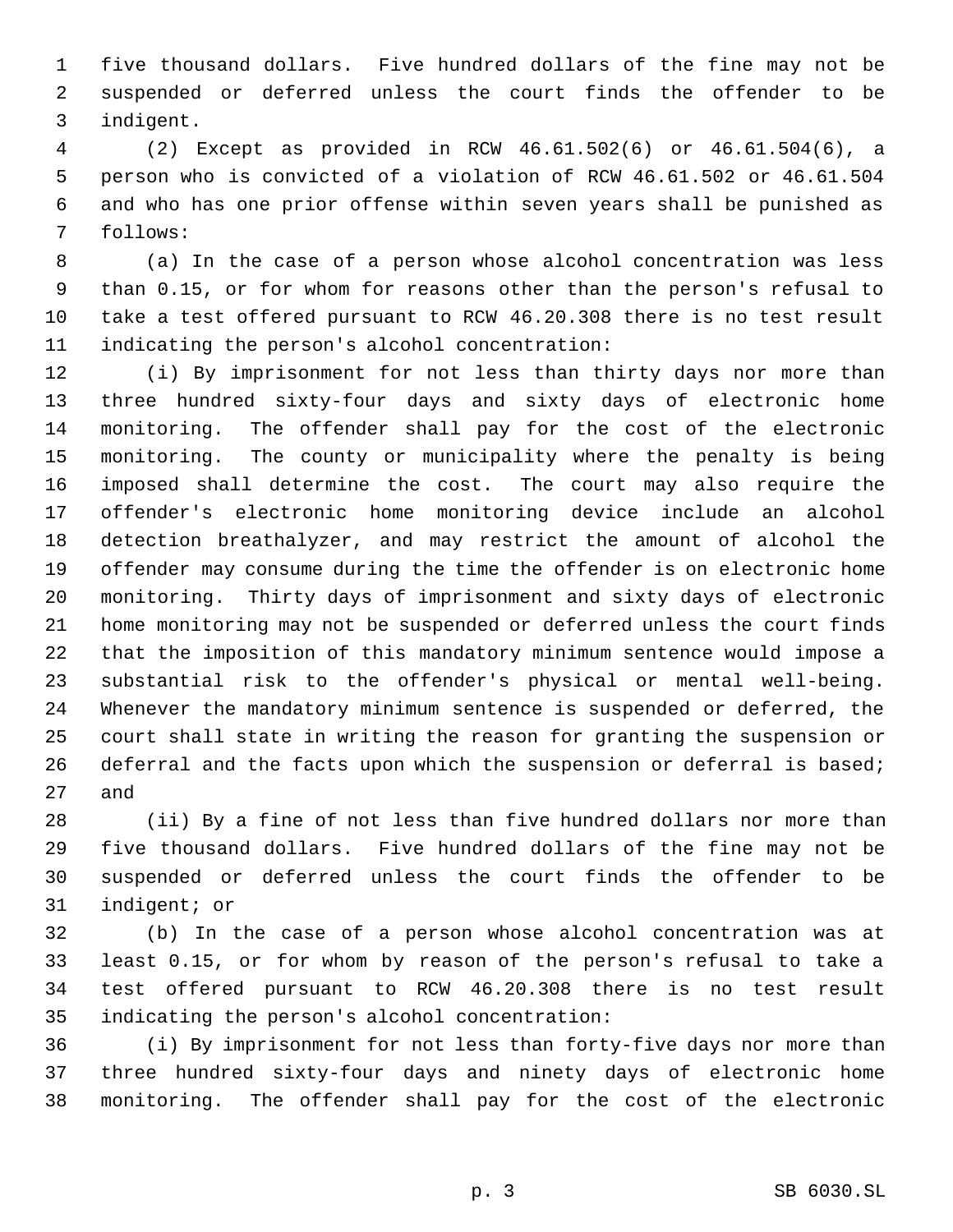monitoring. The county or municipality where the penalty is being imposed shall determine the cost. The court may also require the offender's electronic home monitoring device include an alcohol detection breathalyzer, and may restrict the amount of alcohol the offender may consume during the time the offender is on electronic home monitoring. Forty-five days of imprisonment and ninety days of electronic home monitoring may not be suspended or deferred unless the court finds that the imposition of this mandatory minimum sentence would impose a substantial risk to the offender's physical or mental well-being. Whenever the mandatory minimum sentence is suspended or deferred, the court shall state in writing the reason for granting the suspension or deferral and the facts upon which the suspension or deferral is based; and

 (ii) By a fine of not less than seven hundred fifty dollars nor more than five thousand dollars. Seven hundred fifty dollars of the fine may not be suspended or deferred unless the court finds the offender to be indigent.

 (3) Except as provided in RCW 46.61.502(6) or 46.61.504(6), a person who is convicted of a violation of RCW 46.61.502 or 46.61.504 and who has two or three prior offenses within seven years shall be punished as follows:

 (a) In the case of a person whose alcohol concentration was less than 0.15, or for whom for reasons other than the person's refusal to take a test offered pursuant to RCW 46.20.308 there is no test result indicating the person's alcohol concentration:

 (i) By imprisonment for not less than ninety days nor more than three hundred sixty-four days and one hundred twenty days of electronic home monitoring. The offender shall pay for the cost of the electronic monitoring. The county or municipality where the penalty is being imposed shall determine the cost. The court may also require the offender's electronic home monitoring device include an alcohol detection breathalyzer, and may restrict the amount of alcohol the offender may consume during the time the offender is on electronic home monitoring. Ninety days of imprisonment and one hundred twenty days of electronic home monitoring may not be suspended or deferred unless the court finds that the imposition of this mandatory minimum sentence would impose a substantial risk to the offender's physical or mental well-being. Whenever the mandatory minimum sentence is suspended or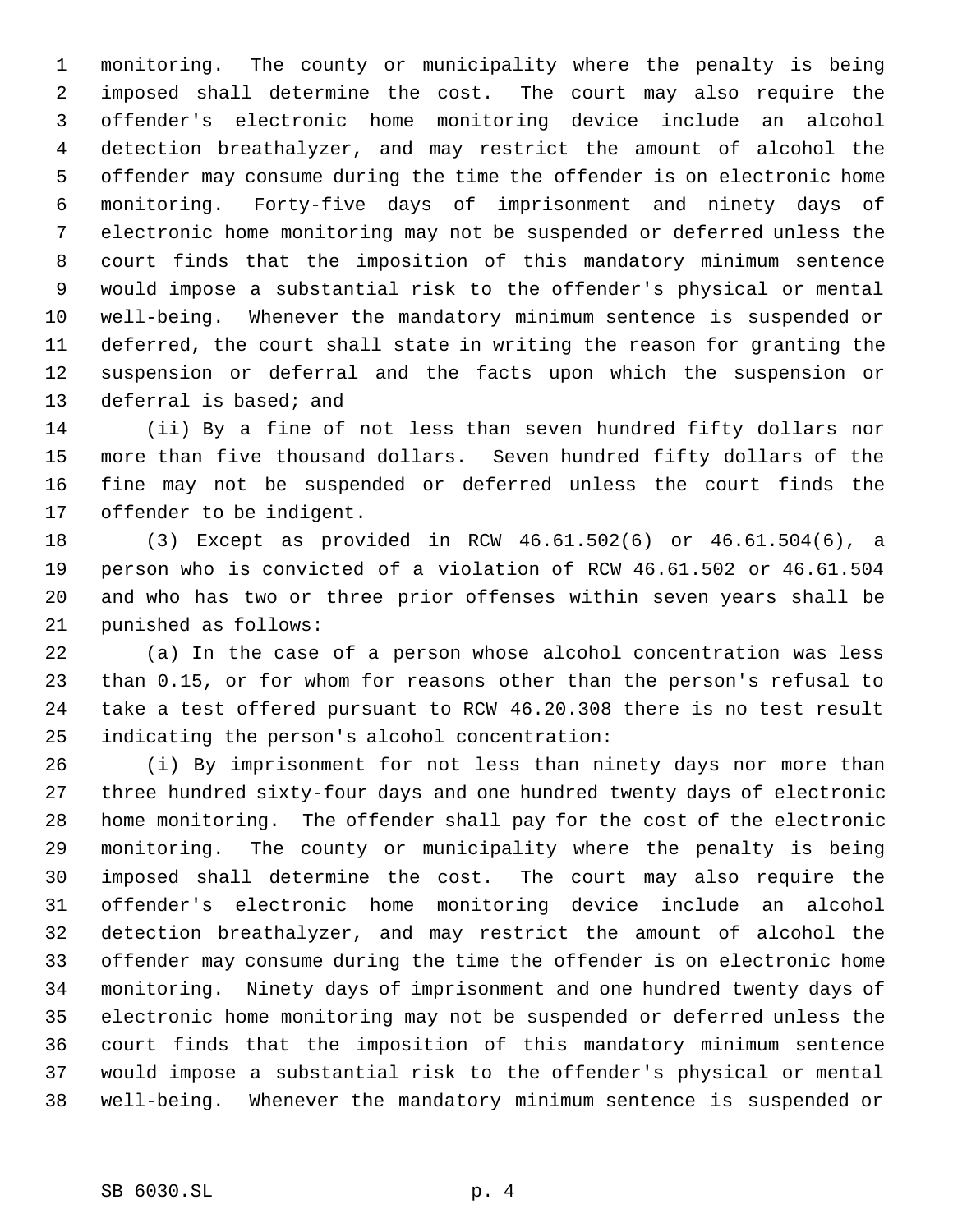deferred, the court shall state in writing the reason for granting the suspension or deferral and the facts upon which the suspension or deferral is based; and

 (ii) By a fine of not less than one thousand dollars nor more than five thousand dollars. One thousand dollars of the fine may not be suspended or deferred unless the court finds the offender to be indigent; or

 (b) In the case of a person whose alcohol concentration was at least 0.15, or for whom by reason of the person's refusal to take a test offered pursuant to RCW 46.20.308 there is no test result indicating the person's alcohol concentration:

 (i) By imprisonment for not less than one hundred twenty days nor more than three hundred sixty-four days and one hundred fifty days of electronic home monitoring. The offender shall pay for the cost of the electronic monitoring. The county or municipality where the penalty is being imposed shall determine the cost. The court may also require the offender's electronic home monitoring device include an alcohol detection breathalyzer, and may restrict the amount of alcohol the offender may consume during the time the offender is on electronic home monitoring. One hundred twenty days of imprisonment and one hundred fifty days of electronic home monitoring may not be suspended or deferred unless the court finds that the imposition of this mandatory minimum sentence would impose a substantial risk to the offender's physical or mental well-being. Whenever the mandatory minimum sentence is suspended or deferred, the court shall state in writing the reason for granting the suspension or deferral and the facts upon which the suspension or deferral is based; and

 (ii) By a fine of not less than one thousand five hundred dollars nor more than five thousand dollars. One thousand five hundred dollars of the fine may not be suspended or deferred unless the court finds the offender to be indigent.

 (4) A person who is convicted of a violation of RCW 46.61.502 or 46.61.504 shall be punished under chapter 9.94A RCW if:

(a) The person has four or more prior offenses within ten years; or

(b) The person has ever previously been convicted of:

 (i) A violation of RCW 46.61.520 committed while under the influence of intoxicating liquor or any drug;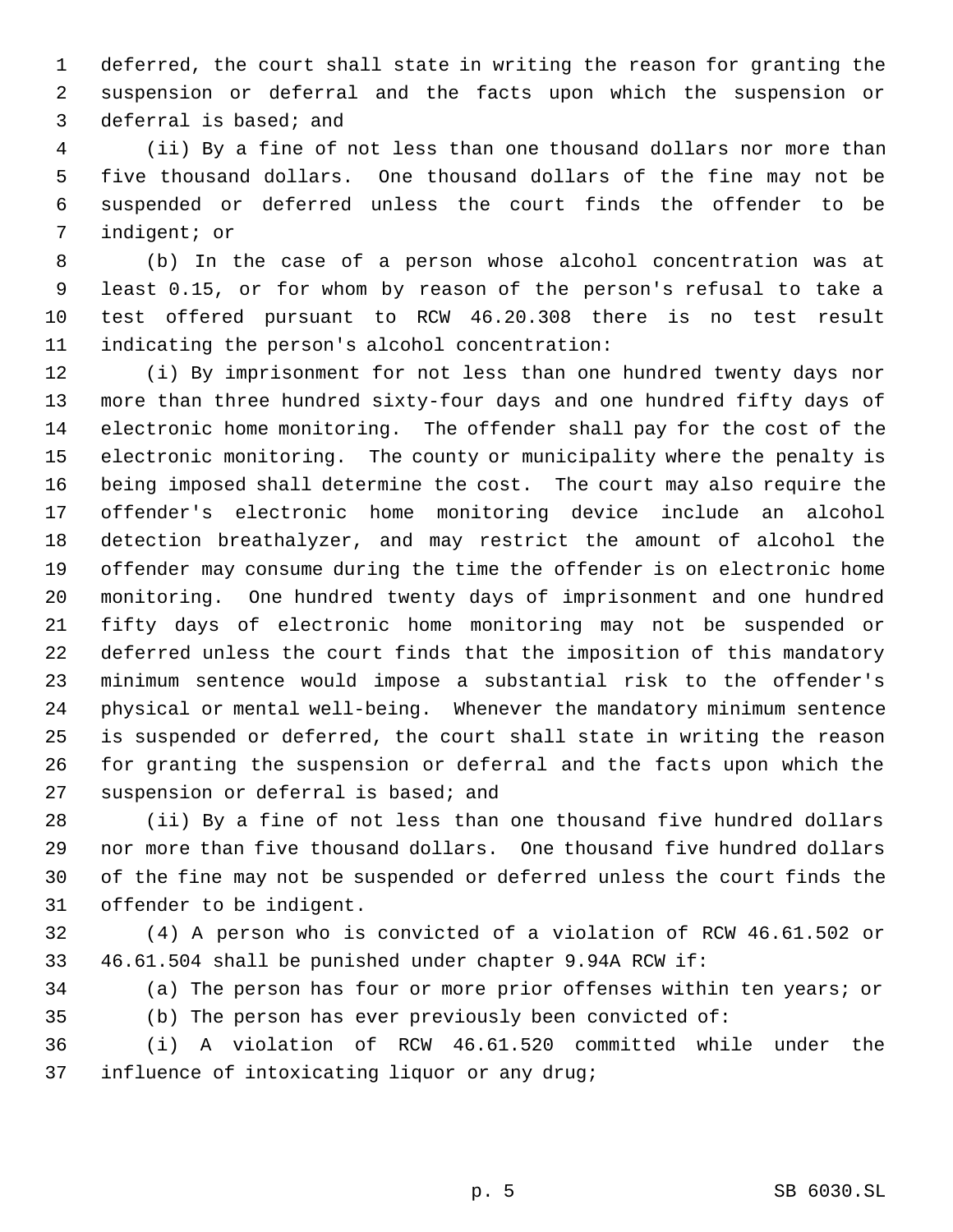(ii) A violation of RCW 46.61.522 committed while under the influence of intoxicating liquor or any drug;

 (iii) An out-of-state offense comparable to the offense specified in (b)(i) or (ii) of this subsection; or

(iv) A violation of RCW 46.61.502(6) or 46.61.504(6).

 (5)(a) The court shall require any person convicted of a violation of RCW 46.61.502 or 46.61.504 or an equivalent local ordinance to apply for an ignition interlock driver's license from the department and to have a functioning ignition interlock device installed on all motor vehicles operated by the person.

 (b) The installation of an ignition interlock device is not necessary on vehicles owned, leased, or rented by a person's employer and on those vehicles whose care and/or maintenance is the temporary responsibility of the employer, and driven at the direction of a person's employer as a requirement of employment during working hours. The person must provide the department with a declaration pursuant to RCW 9A.72.085 from his or her employer stating that the person's employment requires the person to operate a vehicle owned by the employer or other persons during working hours.

 (c) An ignition interlock device imposed under this section shall be calibrated to prevent a motor vehicle from being started when the breath sample provided has an alcohol concentration of 0.025 or more.

 (d) The court may waive the requirement that a person apply for an ignition interlock driver's license if the court makes a specific finding in writing that:

 (i) The person lives out-of-state and the devices are not reasonably available in the person's local area;

(ii) The person does not operate a vehicle; or

 (iii) The person is not eligible to receive an ignition interlock driver's license under RCW 46.20.385 because the person is not a resident of Washington, is a habitual traffic offender, has already applied for or is already in possession of an ignition interlock driver's license, has never had a driver's license, has been certified under chapter 74.20A RCW as noncompliant with a child support order, or is subject to any other condition or circumstance that makes the person ineligible to obtain an ignition interlock driver's license.

(e) If a court finds that a person is not eligible to receive an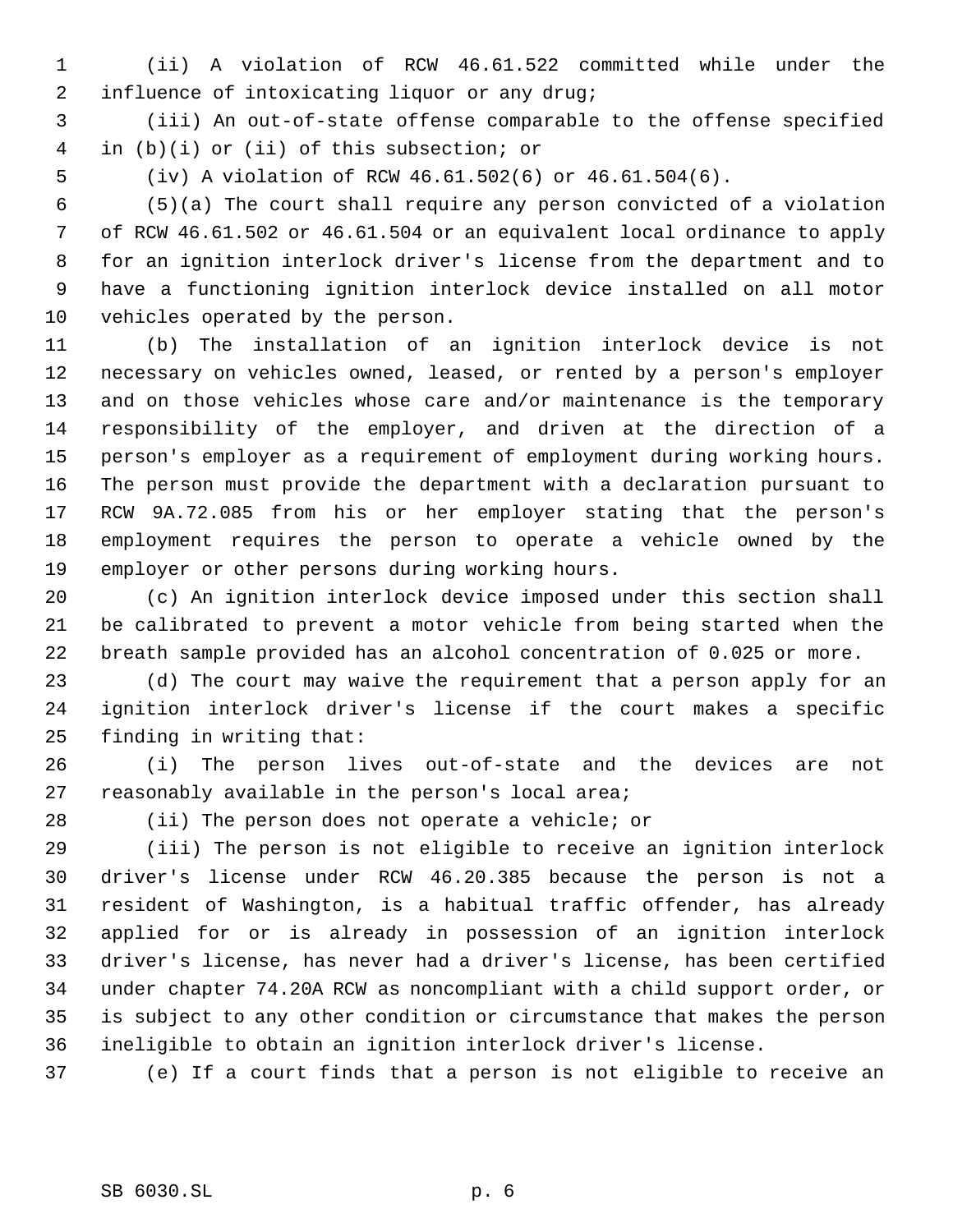ignition interlock driver's license under this section, the court is not required to make any further subsequent inquiry or determination as to the person's eligibility.

 (f) If the court orders that a person refrain from consuming any alcohol and requires the person to apply for an ignition interlock driver's license, and the person states that he or she does not operate a motor vehicle or the person is ineligible to obtain an ignition interlock driver's license, the court shall order the person to submit to alcohol monitoring through an alcohol detection breathalyzer device, transdermal sensor device, or other technology designed to detect alcohol in a person's system. Alcohol monitoring ordered under this subsection must be for the period of the mandatory license suspension or revocation. The person shall pay for the cost of the monitoring. The county or municipality where the penalty is being imposed shall determine the cost.

 (g) The period of time for which ignition interlock use is required will be as follows:

 (i) For a person who has not previously been restricted under this section, a period of one year;

20 (ii) For a person who has previously been restricted under  $(g)(i)$ 21 of this subsection, a period of five years;

 (iii) For a person who has previously been restricted under (g)(ii) of this subsection, a period of ten years.

 (h) Beginning with incidents occurring on or after September 1, 2011, when calculating the period of time for the restriction under RCW 46.20.720(3), the department must also give the person a day-for-day credit for the time period, beginning from the date of the incident, during which the person kept an ignition interlock device installed on all vehicles the person operates. For the purposes of this subsection (5)(h), the term "all vehicles" does not include vehicles that would be subject to the employer exception under RCW 46.20.720(3).

 (6) If a person who is convicted of a violation of RCW 46.61.502 or 46.61.504 committed the offense while a passenger under the age of sixteen was in the vehicle, the court shall:

 (a) In any case in which the installation and use of an interlock or other device is not mandatory under RCW 46.20.720 or other law, order the use of such a device for not less than sixty days following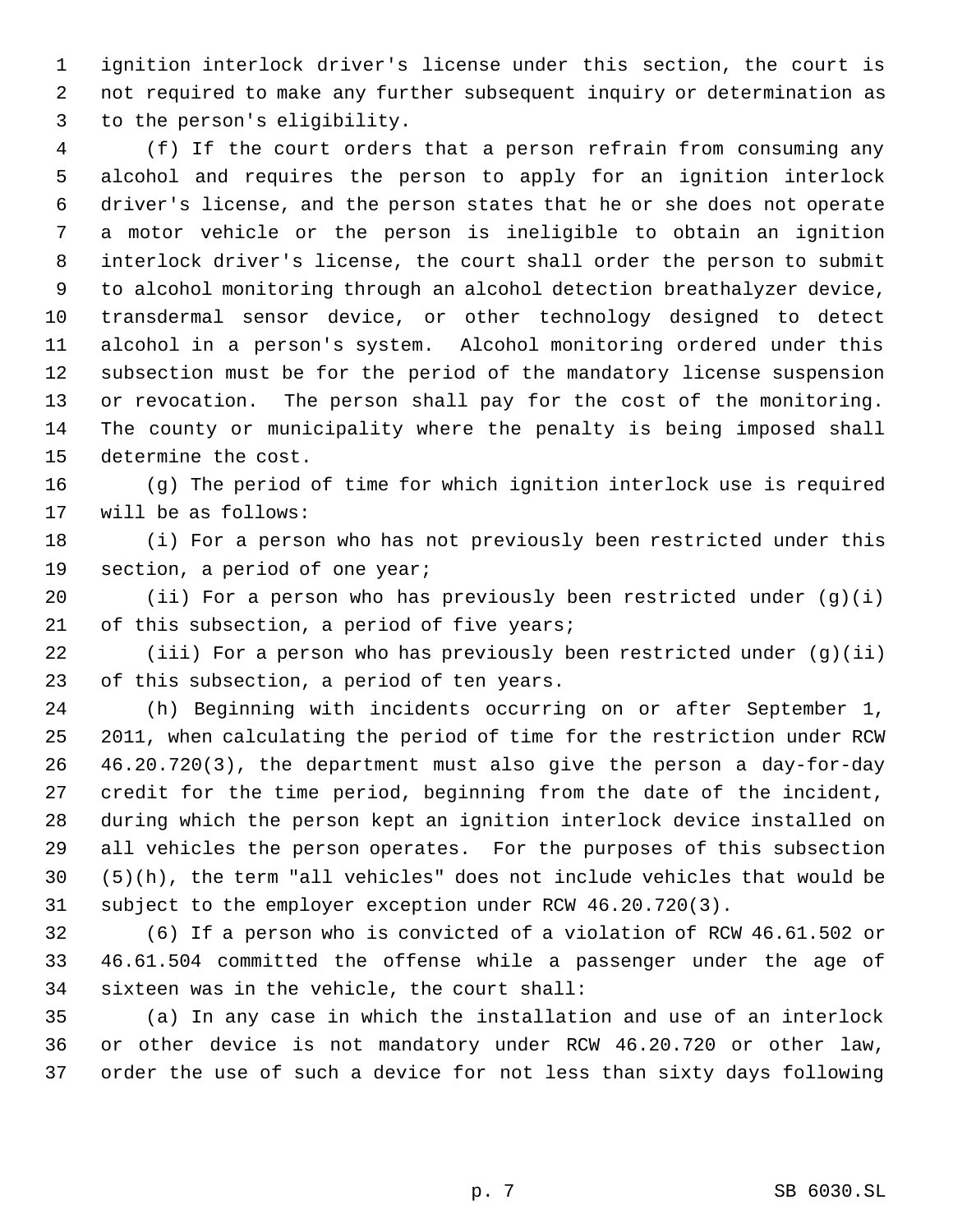the restoration of the person's license, permit, or nonresident driving privileges; and

 (b) In any case in which the installation and use of such a device is otherwise mandatory, order the use of such a device for an additional sixty days.

 (7) In exercising its discretion in setting penalties within the limits allowed by this section, the court shall particularly consider the following:

 (a) Whether the person's driving at the time of the offense was responsible for injury or damage to another or another's property; and

 (b) Whether at the time of the offense the person was driving or in physical control of a vehicle with one or more passengers.

 (8) An offender punishable under this section is subject to the alcohol assessment and treatment provisions of RCW 46.61.5056.

 (9) The license, permit, or nonresident privilege of a person convicted of driving or being in physical control of a motor vehicle while under the influence of intoxicating liquor or drugs must:

 (a) If the person's alcohol concentration was less than 0.15, or if for reasons other than the person's refusal to take a test offered under RCW 46.20.308 there is no test result indicating the person's alcohol concentration:

 (i) Where there has been no prior offense within seven years, be 23 suspended or denied by the department for ninety days;

 (ii) Where there has been one prior offense within seven years, be revoked or denied by the department for two years; or

 (iii) Where there have been two or more prior offenses within seven 27 years, be revoked or denied by the department for three years;

(b) If the person's alcohol concentration was at least 0.15:

 (i) Where there has been no prior offense within seven years, be revoked or denied by the department for one year;

 (ii) Where there has been one prior offense within seven years, be revoked or denied by the department for nine hundred days; or

 (iii) Where there have been two or more prior offenses within seven years, be revoked or denied by the department for four years; or

 (c) If by reason of the person's refusal to take a test offered under RCW 46.20.308, there is no test result indicating the person's alcohol concentration: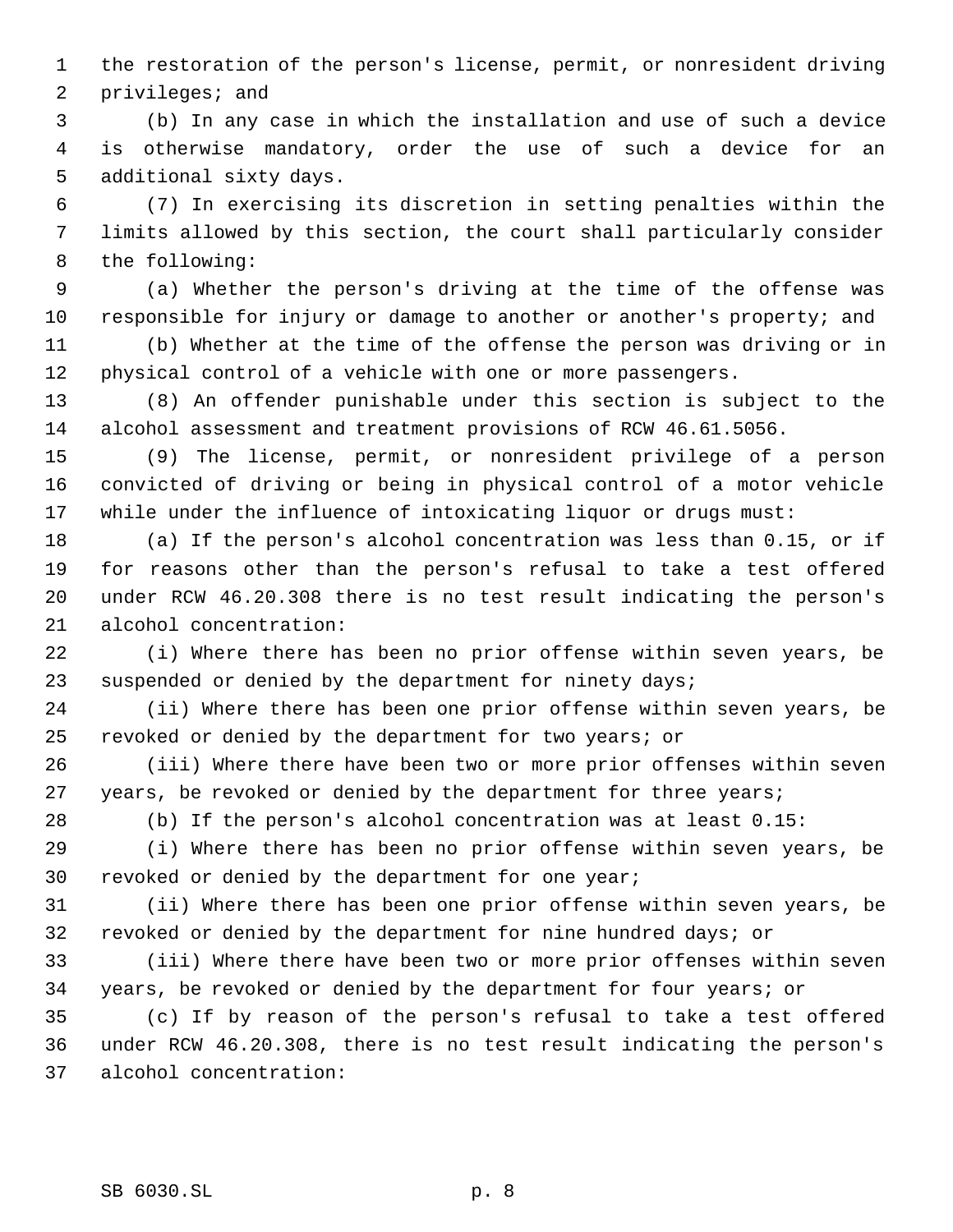(i) Where there have been no prior offenses within seven years, be revoked or denied by the department for two years;

 (ii) Where there has been one prior offense within seven years, be revoked or denied by the department for three years; or

 (iii) Where there have been two or more previous offenses within seven years, be revoked or denied by the department for four years.

 The department shall grant credit on a day-for-day basis for any portion of a suspension, revocation, or denial already served under this subsection for a suspension, revocation, or denial imposed under RCW 46.20.3101 arising out of the same incident.

 Upon its own motion or upon motion by a person, a court may find, 12 on the record, that notice to the department under RCW 46.20.270 has 13 been delayed for three years or more as a result of a clerical or court error. If so, the court may order that the person's license, permit, 15 or nonresident privilege shall not be revoked, suspended, or denied for 16 that offense. The court shall send notice of the finding and order to 17 the department and to the person. Upon receipt of the notice from the court, the department shall not revoke, suspend, or deny the license, 19 permit, or nonresident privilege of the person for that offense.

 For purposes of this subsection (9), the department shall refer to the driver's record maintained under RCW 46.52.120 when determining the existence of prior offenses.

 (10) After expiration of any period of suspension, revocation, or denial of the offender's license, permit, or privilege to drive required by this section, the department shall place the offender's driving privilege in probationary status pursuant to RCW 46.20.355.

 (11)(a) In addition to any nonsuspendable and nondeferrable jail sentence required by this section, whenever the court imposes up to three hundred sixty-four days in jail, the court shall also suspend but shall not defer a period of confinement for a period not exceeding five years. The court shall impose conditions of probation that include: (i) Not driving a motor vehicle within this state without a valid license to drive and proof of financial responsibility for the future; (ii) not driving a motor vehicle within this state while having an alcohol concentration of 0.08 or more within two hours after driving; and (iii) not refusing to submit to a test of his or her breath or blood to determine alcohol concentration upon request of a law enforcement officer who has reasonable grounds to believe the person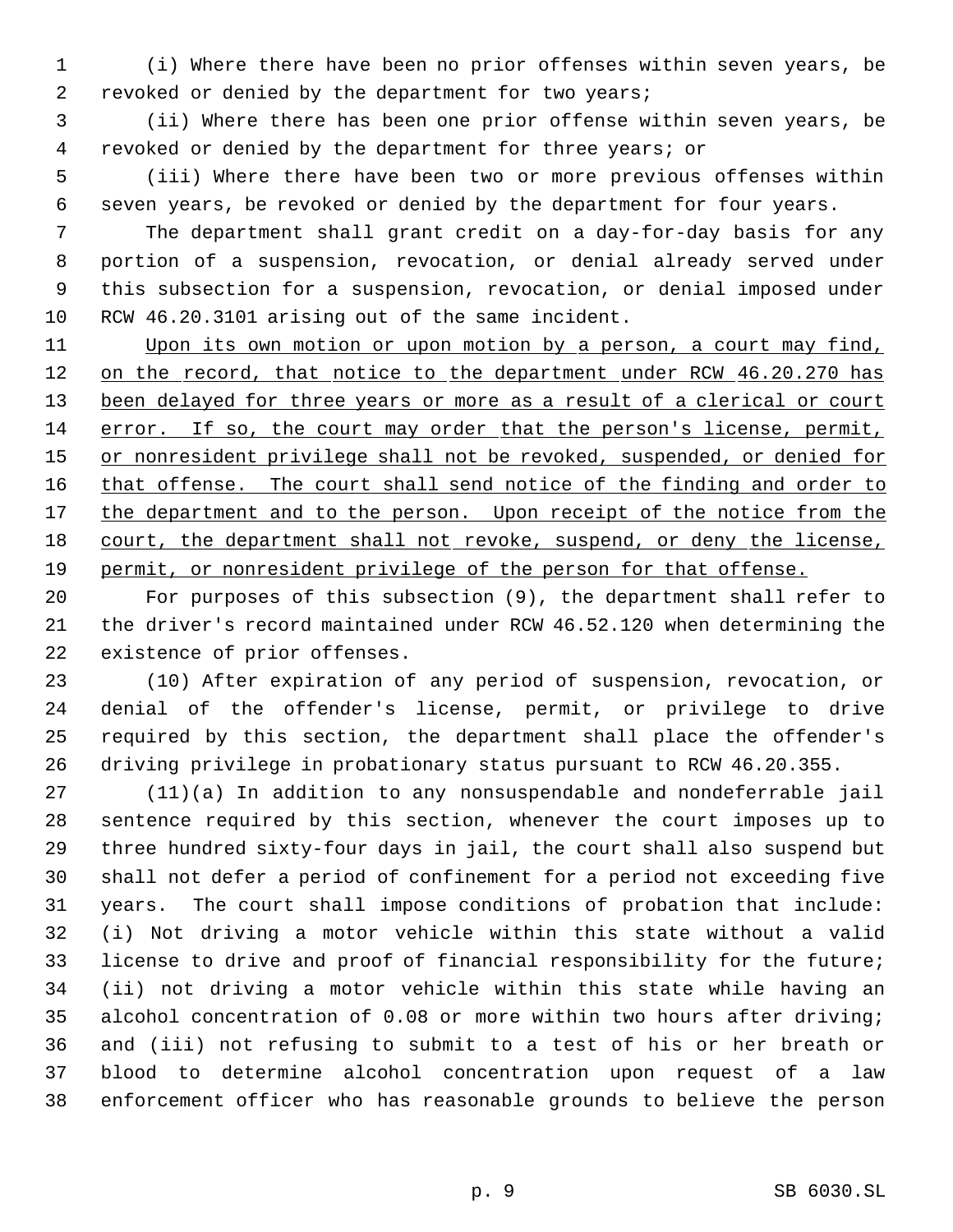was driving or was in actual physical control of a motor vehicle within this state while under the influence of intoxicating liquor. The court may impose conditions of probation that include nonrepetition, installation of an ignition interlock device on the probationer's motor vehicle, alcohol or drug treatment, supervised probation, or other conditions that may be appropriate. The sentence may be imposed in whole or in part upon violation of a condition of probation during the suspension period.

 (b) For each violation of mandatory conditions of probation under (a)(i), (ii), or (iii) of this subsection, the court shall order the convicted person to be confined for thirty days, which shall not be suspended or deferred.

 (c) For each incident involving a violation of a mandatory condition of probation imposed under this subsection, the license, permit, or privilege to drive of the person shall be suspended by the court for thirty days or, if such license, permit, or privilege to drive already is suspended, revoked, or denied at the time the finding of probation violation is made, the suspension, revocation, or denial then in effect shall be extended by thirty days. The court shall notify the department of any suspension, revocation, or denial or any extension of a suspension, revocation, or denial imposed under this subsection.

 (12) A court may waive the electronic home monitoring requirements of this chapter when:

 (a) The offender does not have a dwelling, telephone service, or 26 any other necessity to operate an electronic home monitoring system;

(b) The offender does not reside in the state of Washington; or

 (c) The court determines that there is reason to believe that the offender would violate the conditions of the electronic home monitoring penalty.

 Whenever the mandatory minimum term of electronic home monitoring is waived, the court shall state in writing the reason for granting the waiver and the facts upon which the waiver is based, and shall impose an alternative sentence with similar punitive consequences. The alternative sentence may include, but is not limited to, additional jail time, work crew, or work camp.

 Whenever the combination of jail time and electronic home monitoring or alternative sentence would exceed three hundred sixty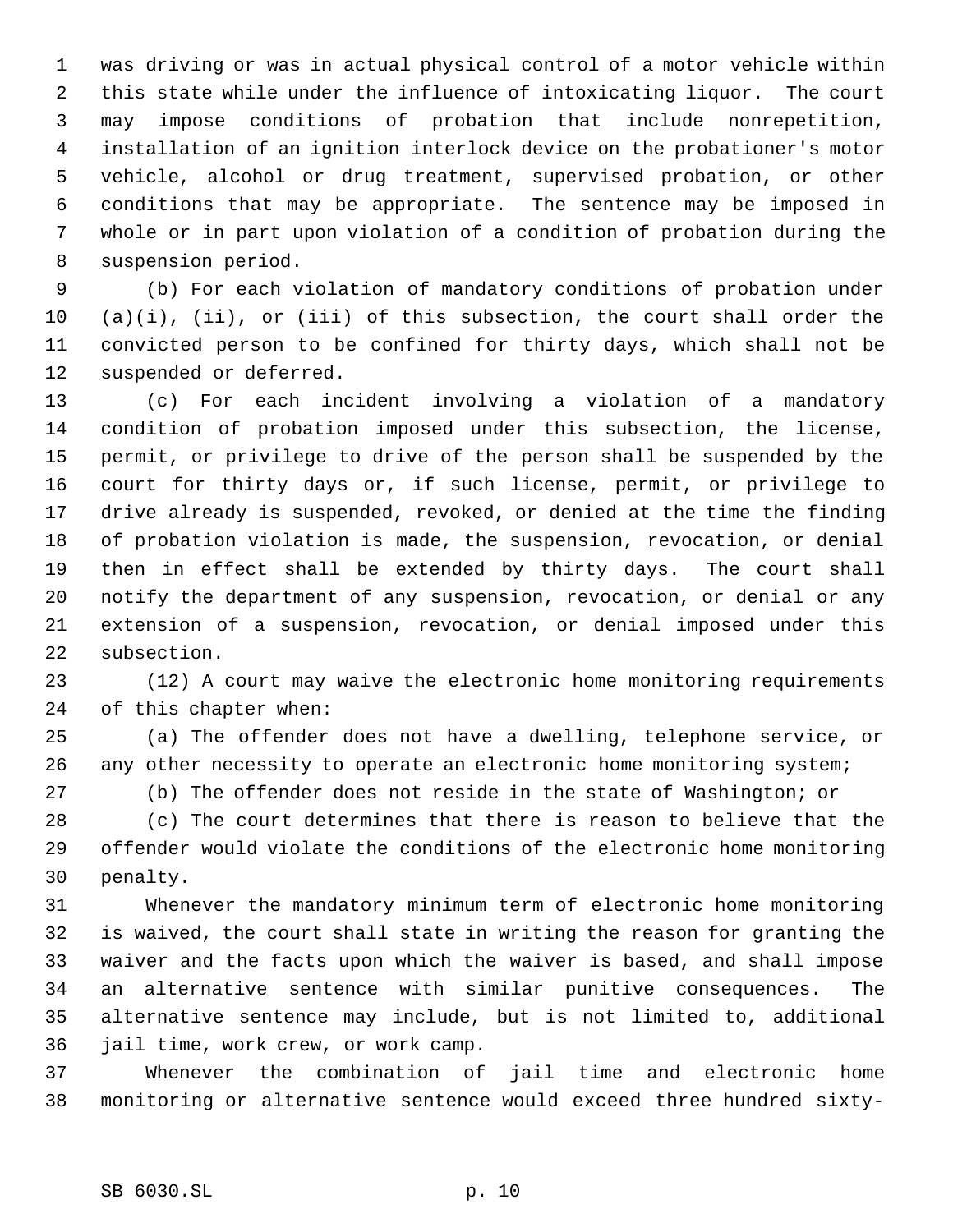four days, the offender shall serve the jail portion of the sentence first, and the electronic home monitoring or alternative portion of the sentence shall be reduced so that the combination does not exceed three hundred sixty-four days.

 (13) An offender serving a sentence under this section, whether or not a mandatory minimum term has expired, may be granted an extraordinary medical placement by the jail administrator subject to the standards and limitations set forth in RCW 9.94A.728(3).

- 
- 

(14) For purposes of this section and RCW 46.61.502 and 46.61.504:

(a) A "prior offense" means any of the following:

 (i) A conviction for a violation of RCW 46.61.502 or an equivalent local ordinance;

 (ii) A conviction for a violation of RCW 46.61.504 or an equivalent local ordinance;

 (iii) A conviction for a violation of RCW 46.61.520 committed while under the influence of intoxicating liquor or any drug, or a conviction for a violation of RCW 46.61.520 committed in a reckless manner or with the disregard for the safety of others if the conviction is the result of a charge that was originally filed as a violation of RCW 46.61.520 20 committed while under the influence of intoxicating liquor or any drug;

 (iv) A conviction for a violation of RCW 46.61.522 committed while under the influence of intoxicating liquor or any drug, or a conviction for a violation of RCW 46.61.522 committed in a reckless manner or with the disregard for the safety of others if the conviction is the result of a charge that was originally filed as a violation of RCW 46.61.522 committed while under the influence of intoxicating liquor or any drug; (v) A conviction for a violation of RCW 46.61.5249, 46.61.500, or 9A.36.050 or an equivalent local ordinance, if the conviction is the result of a charge that was originally filed as a violation of RCW 46.61.502 or 46.61.504, or an equivalent local ordinance, or of RCW

46.61.520 or 46.61.522;

 (vi) An out-of-state conviction for a violation that would have 33 been a violation of  $(a)(i)$ ,  $(ii)$ ,  $(iii)$ ,  $(iv)$ , or  $(v)$  of this subsection if committed in this state;

 (vii) A deferred prosecution under chapter 10.05 RCW granted in a prosecution for a violation of RCW 46.61.502, 46.61.504, or an equivalent local ordinance; or